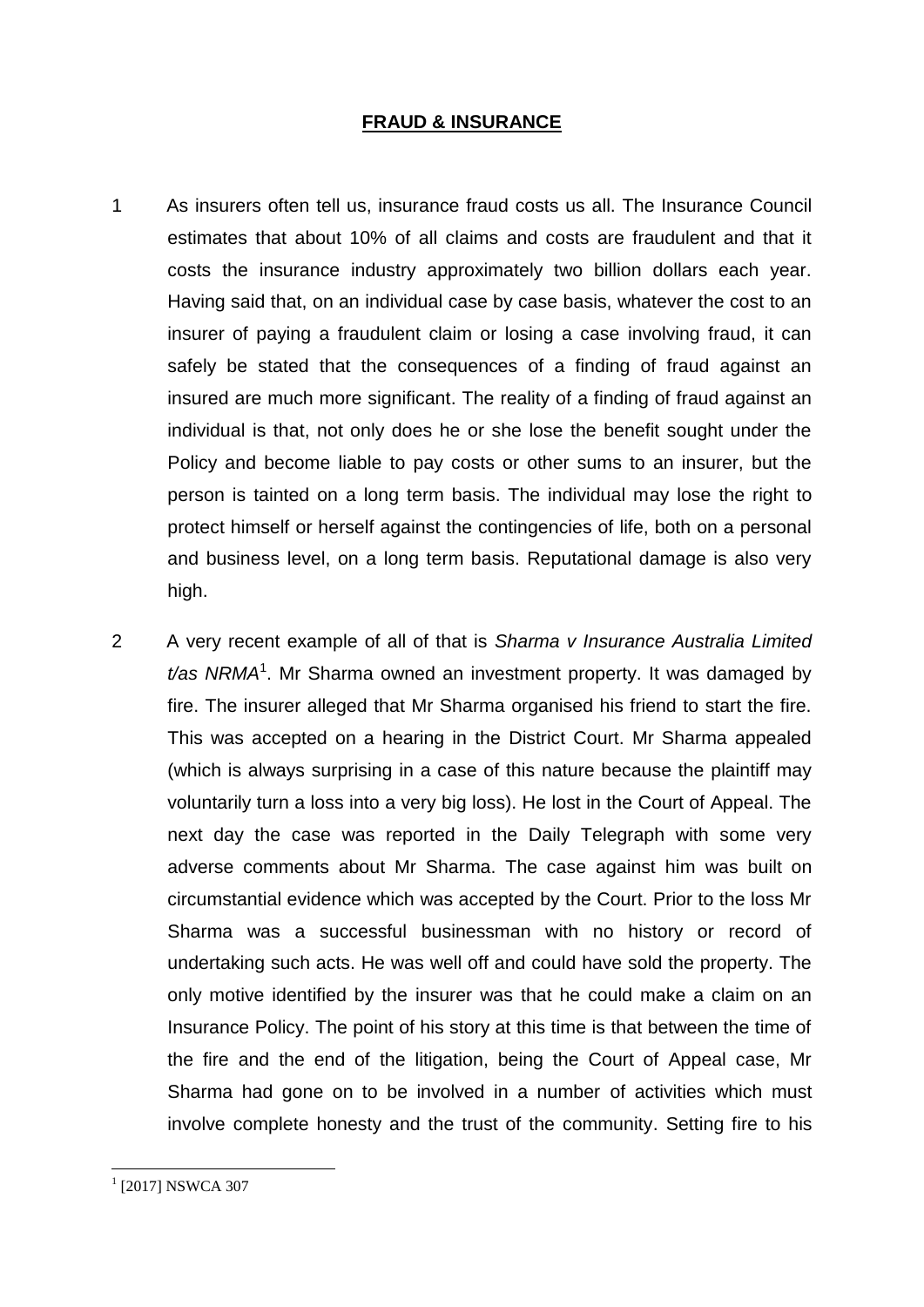own investment property for financial gain did not make sense. The reputational damage which Mr Sharma must have suffered as a result of the publicity about his case must have been significant.

3 That is the risk that insureds take if they challenge an insurer's decision to deny a claim on the grounds of fraud. Of course, it must also be said that, particularly having regard to the prevalence of fraud across the spectrum of insurance claims, particularly in the context of statutory claims, it must be that many people consider that the benefit is worth the risk.

# **What is Fraud?**

- 4 There has been little change in the definition of "fraud" for many years. "Fraud" is a dishonest act or omission with an intention to deceive so as to obtain a material benefit or advantage<sup>2</sup>.
- 5 When an insurer asserts fraud, the onus shifts to the insurer to prove that the claimant was involved in or knew of the fraudulent event or activity. The test to be applied in determining whether an insurer has discharged its onus of proof was conveniently set down by the High Court in *Neat Holdings Pty Limited v*  Karajan Holdings Pty Limited<sup>3</sup> as follows:

"The ordinary standard of proof required of a party who bears the onus in civil litigation in this Country is proof on the balance of probabilities. That remains so even where the matter to be proved involves criminal conduct or fraud. On the other hand, the strength of the evidence necessary to establish a fact or facts on the balance of probabilities may vary according to the nature of what is sought to prove. Thus, authoritative statements had often been made to the effect that clear or cogent or strict proof is necessary where so serious a matter as fraud is to be found. Statements to the facts should not, however, be understood as directed at the standard of proof. Rather they should be understood as merely reflecting a conventional perception that members of our society do not ordinarily engage in fraudulent or

<u>.</u>

<sup>2</sup> *William Derry v William Henry Peake* (1989) 14 AC 337

<sup>3</sup> (1992) 110 ALR 449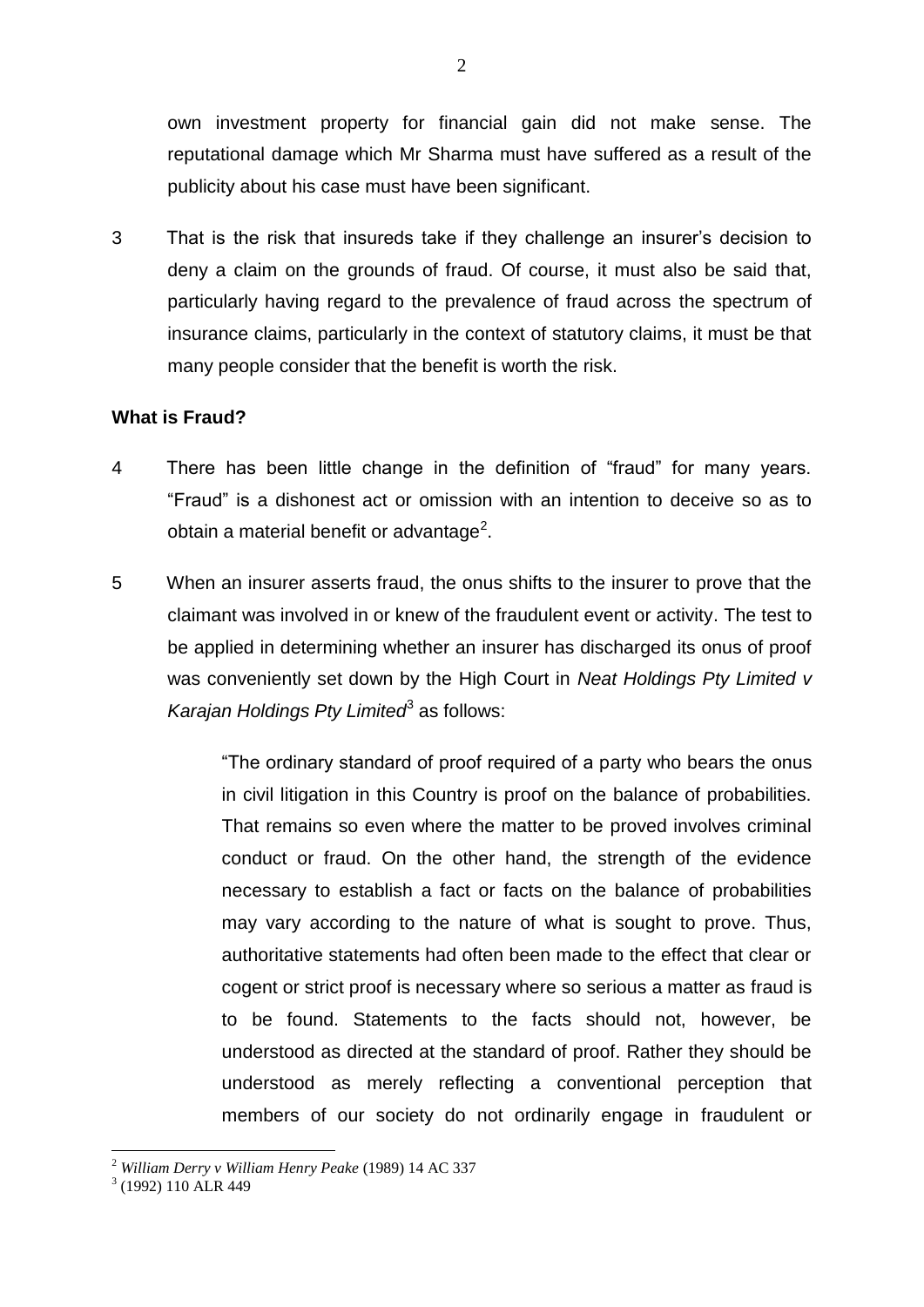criminal conduct and a judicial approach of the Court should not lightly make a finding that, on the balance of probabilities, a party to civil litigation has been guilty of such conduct. As Dixon J commented in *Briginshaw v Briginshaw* (1938) 60 CLR 336 at 362 - the seriousness of an allegation made, the inherent unlikelihood of an occurrence of a given description or the gravity of the consequences flowing from the particular finding are considerations which must affect the answer to the question whether the issue has been proved …"

- 6 Fraud may occur at three times during the transaction:
	- (i) pre-contractual fraud;
	- (ii) fraud in the event;
	- (iii) fraud in the claim.
- 7 Depending on what is established in terms of fraud, the consequences in respect of the claim and the Policy may be different depending on when the fraud occurs.

# **8 Pre contractual fraud**

- 9 Pre-contractual fraud, i.e. non-disclosure and misrepresentation, allows the insurer to avoid the contract of insurance, both in respect of a general and life contract (s28(2) and s29(2) ICA).
- 10 As set out in s28(2) ICA, if the failure to disclose was fraudulent or the misrepresentation was made fraudulently, the insurer may avoid the contract. Contracts of life insurance are governed by s29 ICA. As set out in s29(2), if the failure was fraudulent or the misrepresentation was made fraudulently the insurer may similarly avoid the contract.
- 11 One of the difficulties for a life insurer is that s29 ICA affords the insurer little by way of remedy in respect of a non-disclosure which occurred more than 3 years prior to the claim, unless that non-disclosure or misrepresentation was fraudulent.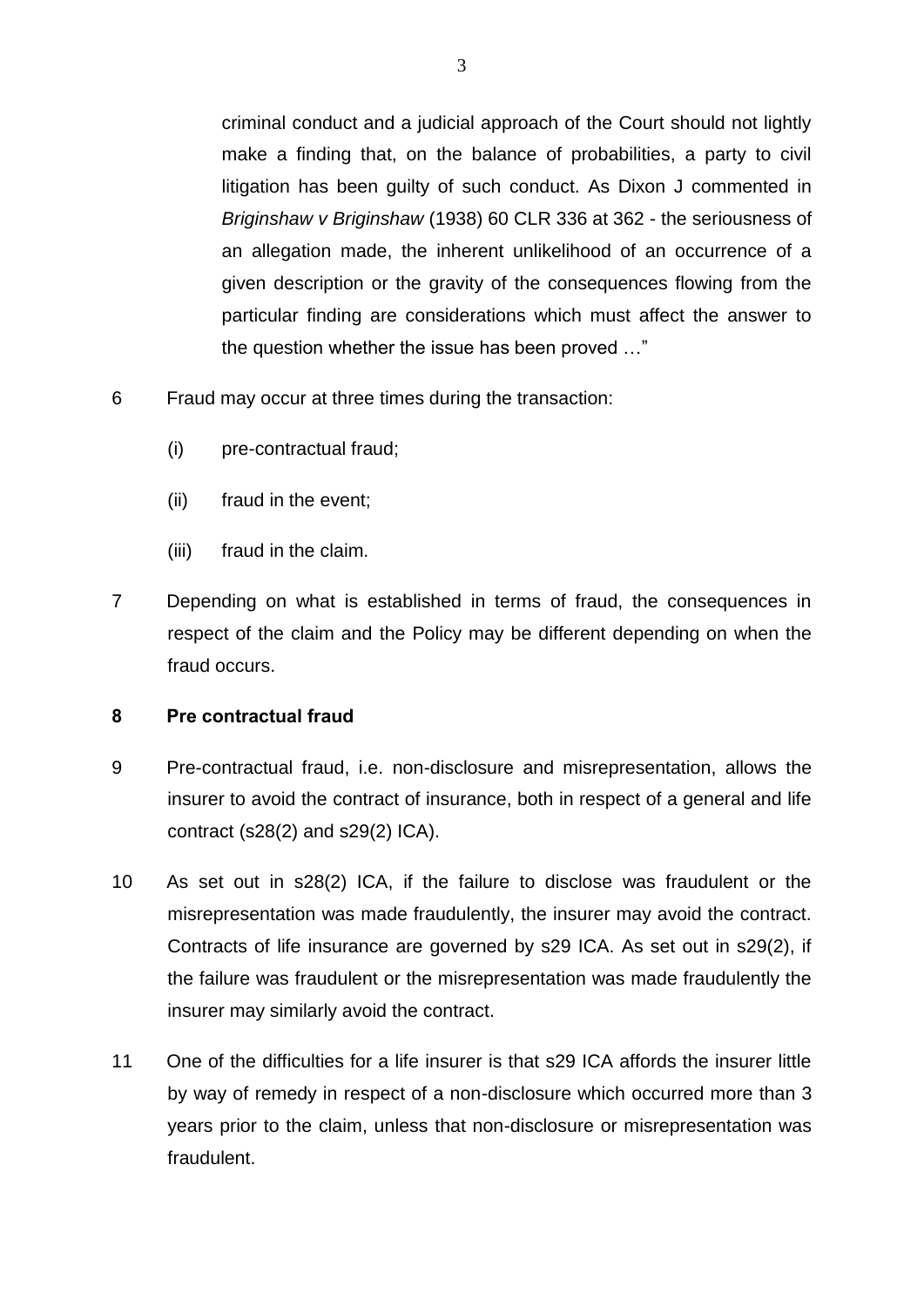- 12 It is often difficult to establish that a non-disclosure or representation was fraudulently made. The reality is, an insurer will not succeed until it convinces the Court not to accept the insured. This may be the fundamental issue in all fraud cases. Is the evidence to be adduced by the insurer so compelling that the Court will reject the evidence of the insured? Insurers are often unsuccessful because, despite the insurer having contradictory material from apparently objective honest witnesses, the Court accepts the insured's explanation.
- 13 In the life context, cases such as *Bottrell v National Mutual Life*<sup>4</sup> and *Muggleston v National Mutual Life Association of Australasia Limited*<sup>5</sup> demonstrate the difficulties in convincing the Court to find that apparently ordinary honest citizens without any sort of dishonest background have deliberately attempted to deceive an insurer. Both those cases involved a failure to disclose pre-existing medical problems. In both cases the Court accepted the insureds' explanations. For example, in *Muggleston* the Court accepted that the insured provided the information to the agent, even though the agent, who was actually a friend of the insured at the time, denied this.
- 14 These cases should be contrasted with two other cases involving fraudulent non-disclosure in the life insurance field, being *Dr Gregory Moore v National Mutual Life Association of Australasia Limited*<sup>6</sup> and *Hitchens v Zurich*  Australia Limited<sup>7</sup>.
- 15 In *Moore*, the plaintiff was a doctor. The only problem was that he had a pethidine abuse habit and he had been deregistered on more than one occasion for incidents involving pethidine abuse. Suffice to say that he managed to talk his way into a job in a hospital in Tasmania. His problem reemerged and he subsequently made a claim for payment of income protection benefits. In his evidence in the Supreme Court he endeavoured to provide an explanation for his failure to mention any of these earlier problems and issues when completing the application for income protection insurance, essentially

<sup>4</sup> (2007) NSWSC 458

<sup>5</sup> (2004) NSWSC 913

 $6(2011)$  NSWSC 416

<sup>&</sup>lt;sup>7</sup> [2015] NSWSC 825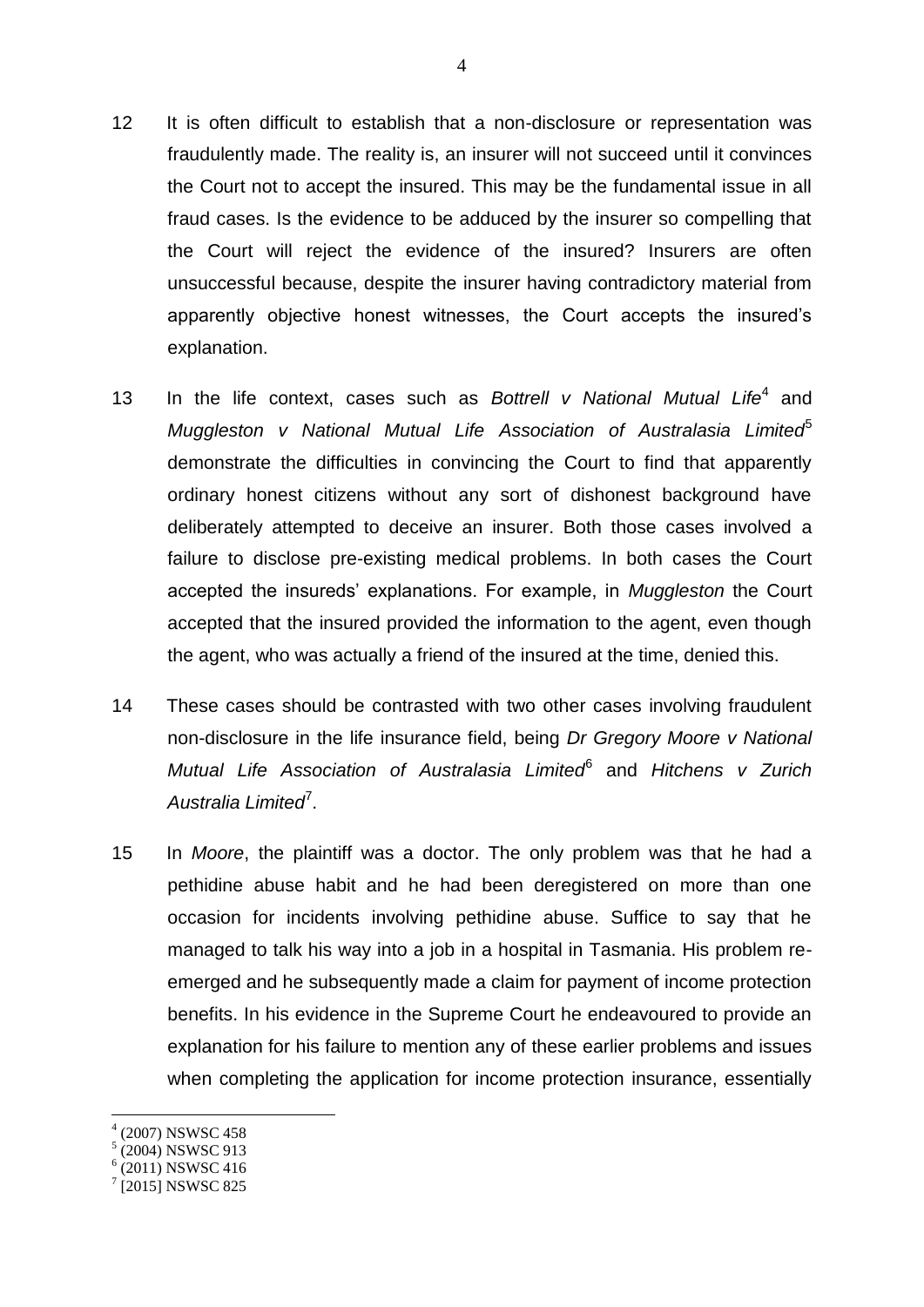trying to resist the factual propositions being put to him but, having regard to the number of pre-inception inconsistent contemporaneous documents suggesting that that which the plaintiff was suggesting in the witness box would not be true, he failed.

- 16 In *Hitchens* the Court accepted that the plaintiff had been fraudulent in failing to disclose his complex and longstanding pre-existing medical history. *Hitchens* is unusual in that initially the insurer did not consider that it had sufficient evidence to plead fraud. Only once it obtained that evidence was it prepared to plead fraud. It made an application to amend but its application was resisted on the basis of evidence from his solicitor that on doctors' advice the plaintiff would not be capable of providing any instructions to meet the defence. Perhaps surprisingly, the Court at first instance declined to allow the amendment. On appeal the Court allowed the amendment to be made. As it turns out, Mr Hitchens was quite able to give extensive evidence about why he had failed to disclose only up to about 50 matters that might have required disclosure, mainly relating to his ongoing consumption of Endone and Tramal and the fact that he had been and was in the habit of obtaining prescriptions for those drugs from different doctors, without advising one that he was getting a prescription for the drugs from another. Despite the plaintiff's attempts to rely on waiver and the questions being ambiguous and incomplete answers, Mr Hitchens lost.
- 17 The evidence of Dr Moore and Mr Hitchens was not accepted by the Court. This is because they were not telling the truth.
- 18 *Stealth Enterprises v Calliden Insurance*<sup>8</sup> was a non-disclosure case but was not a fraud case. It was not necessary for the insurer to establish that the nondisclosure was fraudulent because it relied on underwriting evidence to the effect that if it had known that the Director and Manager of the brothel were members of the Comancheros it would not have accepted the risk at all. As such, it would have been entitled to rely on s28(3) ICA to reduce its liability to nil. The Court of Appeal did not accept the fundamental premise of the insurer's defence.

<sup>8</sup> 2017 NSWCA 71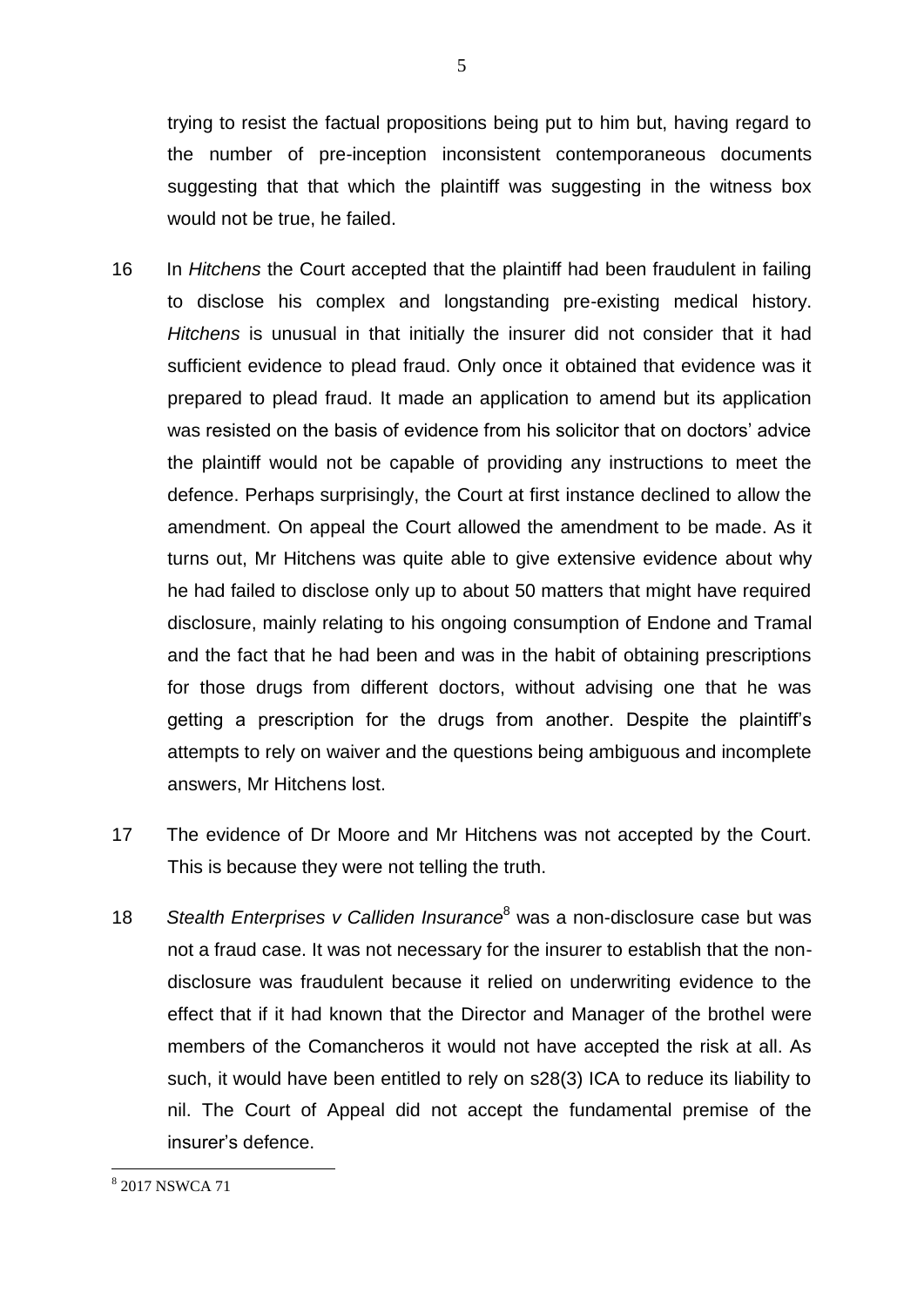19 Pre-inception fraud is often difficult to prove. As set out in s21 ICA, it is necessary for an insurer to establish that the insured knew of a relevant matter and then either that the insured knew it would be relevant to the decision of the insurer whether to accept the risk or a reasonable person in the position of the insured would have known it to be so relevant. In some cases the application form or proposal might be completed by an agent. It might be wrong but, if it has been completed by the agent, then the insured might maintain that the answers given were based on the questions asked by the agent or that the agent paraphrased in some way. It is always more difficult to establish fraud on the part of an insured when an intermediary is involved. It is often necessary to adduce evidence from the intermediary, although most insurance intermediaries would rather not be involved in such a dispute.

#### **20 Fraud in the event**

- 21 The second type of fraud, being fraud in the event, is of course the most common type of fraud. Fraud in the event includes fraudulent motor accident claims, alleging an accident occurred when it did not occur, or alleging that a loss occurred when it did not occur. The most common type of fraud in the event involves first party insurance, in the sense that it involves an insured person fraudulently claiming in respect of a loss which the insured person had caused, i.e. deliberately damaging his or her own property. Fraudulent personal injury claims are reportedly rife but there are in fact not many cases in which fraud is alleged in the personal injury context,.
- 22 The most common type of fraud in the event is motor vehicle fraud and there are always cases being pursued in the Local Court between insurers and insureds involving motor vehicles. One of the key issues in these types of cases is who bears the onus of proof. There is no doubt that an insurer bears the onus of proving that the insured was guilty of fraud and that the Court will apply the *Briginshaw* standard of proof. However, particularly under defined event Policies there will often be an obligation on the insured to prove that the loss was accidental. The onus does not shift to the insurer to prove that the claim is fraudulent until the insured proves that the loss was caused by the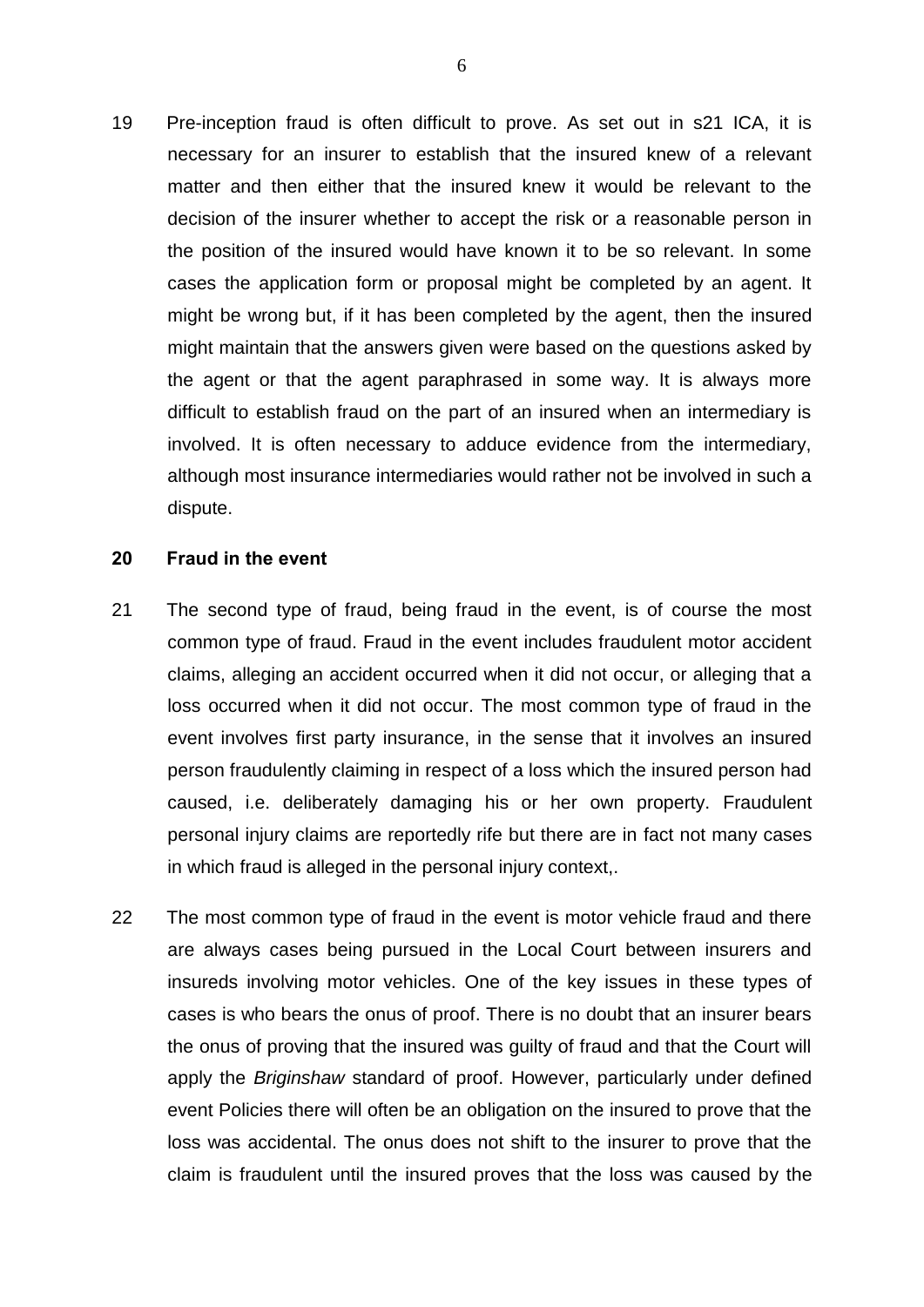defined event, e.g. an accidental fire. The benefit to insurers in forcing the insured to prove that the loss was accidental is that in most cases the insured person will need to enter the witness box to do so.

- 23 Cases such as *Hammoud Bros od v NRMA*<sup>9</sup> and *Simon v NRMA* demonstrate the effectiveness of putting the insured to proof on establishing that the defined event happened. If the Court does not accept the insured as a witness of truth, then it cannot accept that the evident happened as the insured maintains. Irrespective of any evidentiary burden imposed upon the insurer to prove fraud, the insured might simply fail because the Court does not accept its version of events. If may be a fine distinction but it has proved to be successful in a number of cases.
- 24 However, there has been some controversy on interpretation of defined event Policies and who bears the onus. This was best demonstrated in *McLennan v IAG*<sup>10</sup>. Ms McLennan represented herself for two weeks in District Court proceedings in Orange. She claimed that whilst she was away in the Blue Mountains her house had burned down. The fire had been deliberately lit. She could offer no real explanation as to who might have lit the fire. She did not know. She was not there. She made a claim under her Home and Contents Policy. NRMA denied the claim on the grounds that her claim was fraudulent and further that she bore the onus of proving that the fire was not started deliberately by her or someone she knew. The insurer did not establish that she was fraudulent. However, it did through various means successfully discredit her, in the sense that the Trial Judge did not accept that she was telling the truth. It relied heavily on her refusal to provide Tax Returns and other financial records, despite the requests of the insurer to do so. It might be said that it could have been suggested that if she was properly represented it might have been suggested that Tax Returns could not be relevant to an assessment of the value of a house, they could only go to her credibility and documents that only go to credibility are not discoverable. Be that as it may, the Trial Judge determined that the onus was on Ms McLennan to establish, in effect, who lit the fire because of His Honour's acceptance of the insurer's

9<br>9 2004NSWCA 1

 $10$  2104 NSWCA300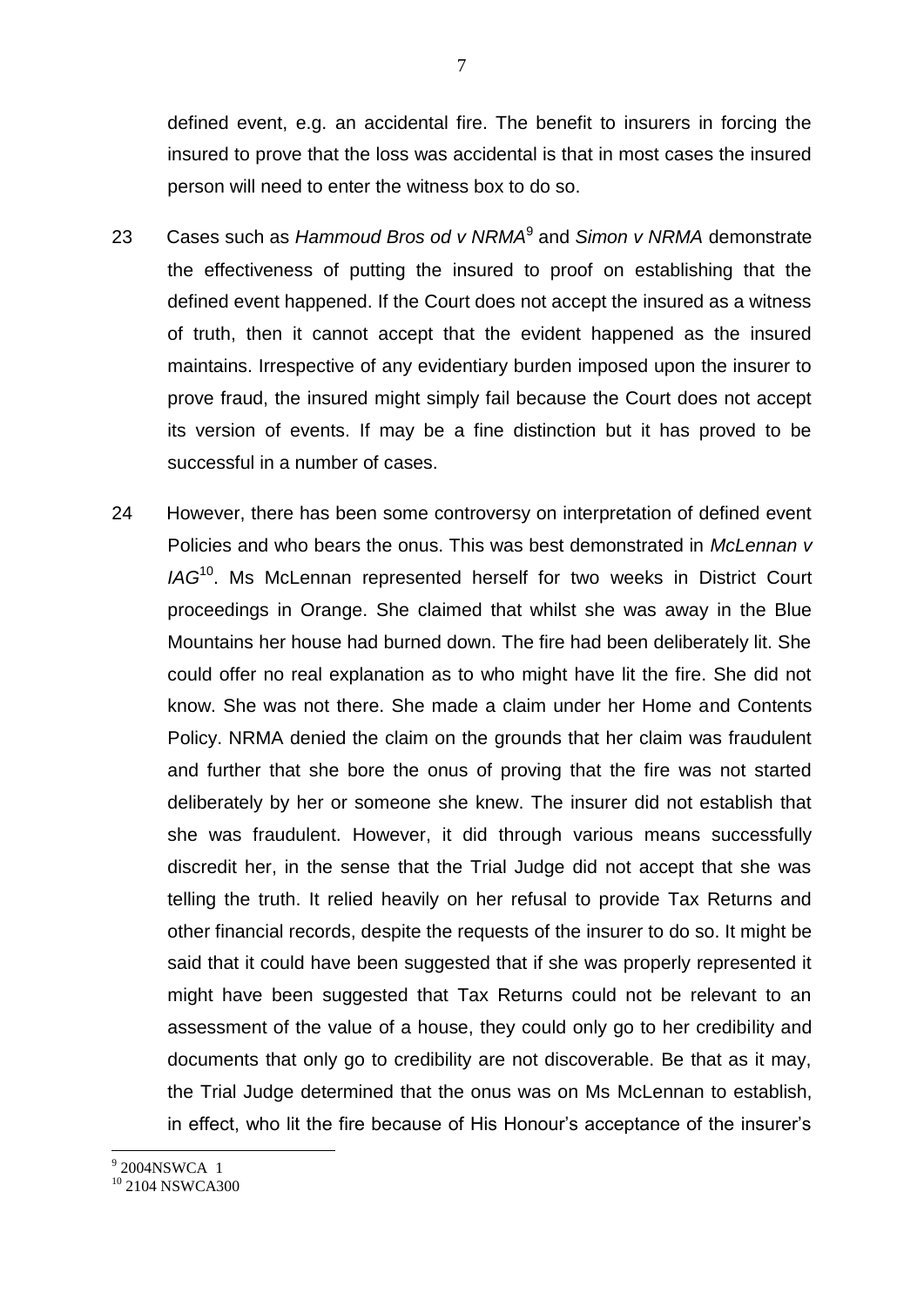interpretation of its own Policy. The Court of Appeal disagreed. Although there may have been many issues on appeal, the appeal case was determined on the question of onus. The insurer accepted in the Court of Appeal that, if it bore the onus, it had not discharged it.

- 25 *Sharma* presents as another interesting case in the sense that there were no signs of forced entry, there was no motive and it seemed unlikely that Mr Sharma would have done it. However, the circumstantial evidence presented by the insurer turned out to be persuasive, particularly because Mr Sharma gave evidence and was found not to be truthful in that evidence.
- 26 There are onus of proof issues in both *McLennan* and *Sharma*. It is always important to consider the terms of the Policy in determining a strategy for a fraud case. It must be remembered that the onus of the insured is only to bring the claim within the insuring clause of the Policy and satisfy the conditions. The insurer must satisfy the factual matters necessary to rely on an exclusion. The task of an insured in a fraud case would not be difficult in a broadform type of coverage such as the very general wording in an ISR Policy. On the other hand, in a Motor Vehicle Policy or Home and Contents Policy coverage will only be available if certain defined circumstances exist. The insurer will not have to establish fraud until such time as the insured discharges its onus.
- 27 S56 ICA determines the insurer's response to a fraudulent claim. Where a claim under a contract of insurance is made fraudulently, the insurer may not avoid the contract but may refuse payment of the claim.
- 28 Further, s56(2) provides the Court with a discretion in response to a fraudulent claim. In any proceedings in relation to a fraudulent claim the Court may, if only a minimal or insignificant part of the claim is made fraudulently and nonpayment of the remainder of the claim would he harsh or unfair, order the insured to pay in relation to the claim such amount, if any, as is just and equitable in all the circumstances.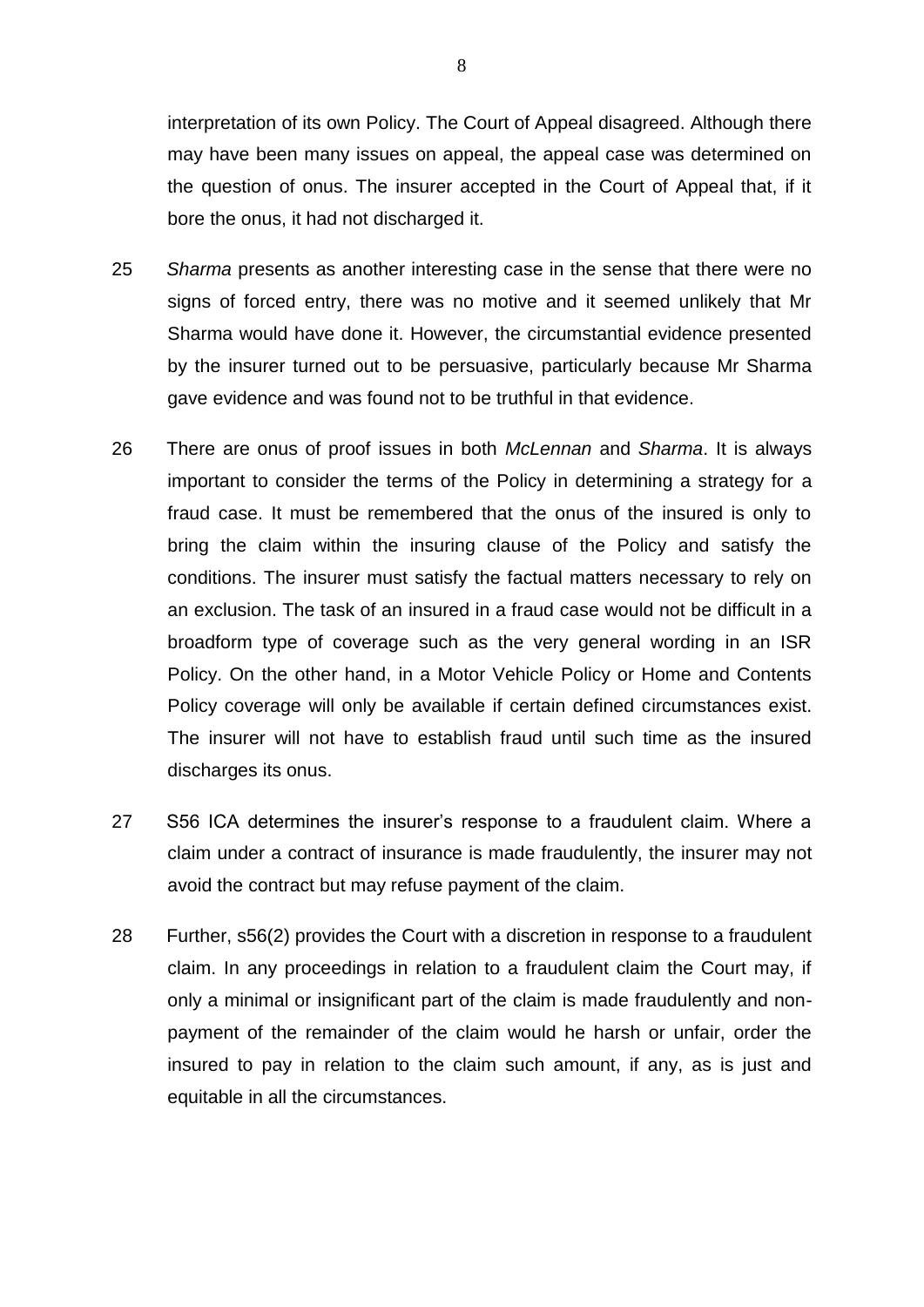- 29 The discretion must be exercised having regard to the need to deter fraudulent conduct in relation to insurance but the Court may also have regard to any other relevant matter (s56(3)).
- 30 S56 may be of little relevance in most claims arising out of fraud in the event. If the subject matter of the Policy is destroyed as a result of fraud in the event and a claim is made for payment of the value, then it would not matter whether the insurer can void or merely refuse to pay the claim and s56(2) will not assist the insured.
- 31 An insurer's remedy in respect of the fraudulent claim is thus to refuse to pay the claim.
- 32 The remedy for the insured may not be limited merely to the amount payable under the Policy. The refusal to pay a claim is a breach of the contract. The general principle remains that the innocent party is entitled to be put back in the position, as far as money can do it, with respect to damages if the contract has not been performed.
- 33 All of these cases generally turn on known facts and onus of proof issues. Perhaps one of the more famous cases from some years ago involved the Bankstown Football Club<sup>11</sup>. The Club was damaged as a result of fire. The insurer declined to pay on the grounds of fraud. The insured did not have the capacity to repair independently of payment from the insurer. The Club was boarded up in its damaged state until the hearing. Between the date of the first fire and the hearing there were two subsequent fires in the building leading to the Club being destroyed.
- 34 At first instance the Supreme Court rejected the insurer's defence of fraud. Whilst there was no challenge to that finding in the Court of Appeal, the case progressed to the Court of Appeal and the High Court on damages and policy related issues. As the insurer had declined to pay the claim on the grounds of fraud, it did not send out the statutory renewal notice pursuant to s58 ICA. This left it exposed to further damage to the property as a result of the two

<sup>1</sup> <sup>11</sup> Bankstown Football Club Limited v CIC Insurance Limited (1998) 2 ANZIC 61-406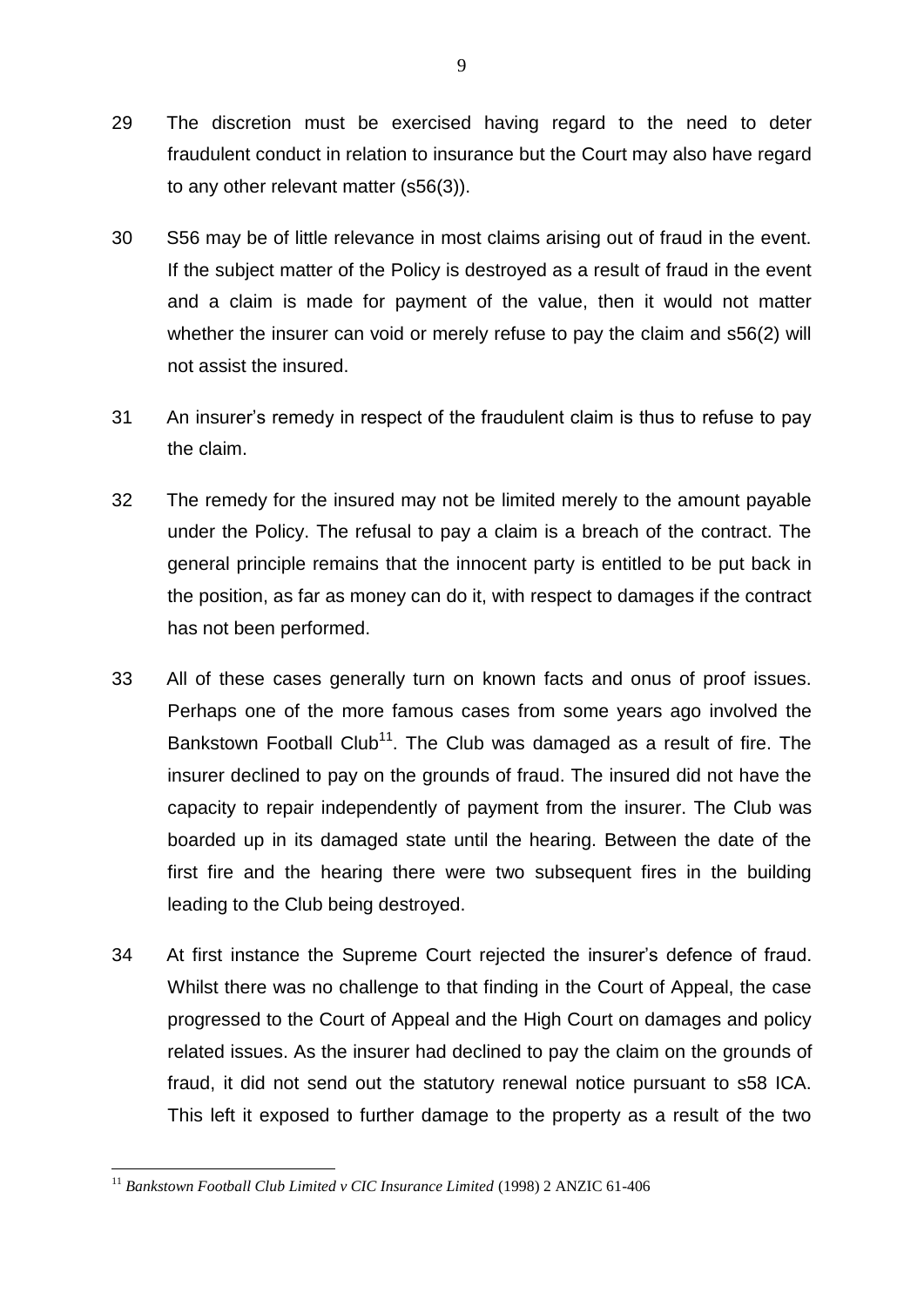other fires on the grounds that there was a statutory Policy in place at the time of the further damage. The end result was that, having declined to pay for an approximately \$300,000 loss, the insurer ended up exposed to a \$3 million Judgment.

10

# **Fraud in the Claim**

- 35 This is generally constituted by the provision of false information to the insurer as part of the claim, although not every false statement made as part of the claim would be considered fraud.
- 36 Examples of fraud in the claim including:
	- (i) claiming reimbursement in respect of a loss of property which did not exist;
	- (ii) in some circumstances overstatement of the amount of the loss;
	- (iii) provision of false information in an attempt to substantiate the loss;
	- (iv) provision of false information in progress claim forms in seeking payment on an income protection policy.
- 37 Fraud in the claim was considered in *Brescia v. QBE*<sup>12</sup> .
- 38 The insured's property was destroyed by fire. A claim was made under an ISR policy in respect of property damage and consequential loss of profits. QBE declined indemnity on the basis of a failure to take reasonable precautions and on the basis that the insured's claim for loss of stock and business interruption was fraudulent.
- 39 Although Brescia pursued a claim, QBE refused to acknowledge indemnity and pay under the policy. At that same time Brescia did not purport to terminate the policy for breach or repudiation by QBE. The Court accepted that the failure by QBE to pay or an unreasonable delay in payment or admission of liability would be a breach of contract and thus that Brescia's claim was for breach of contract.

<sup>1</sup>  $12$  (2007) NSWSC 598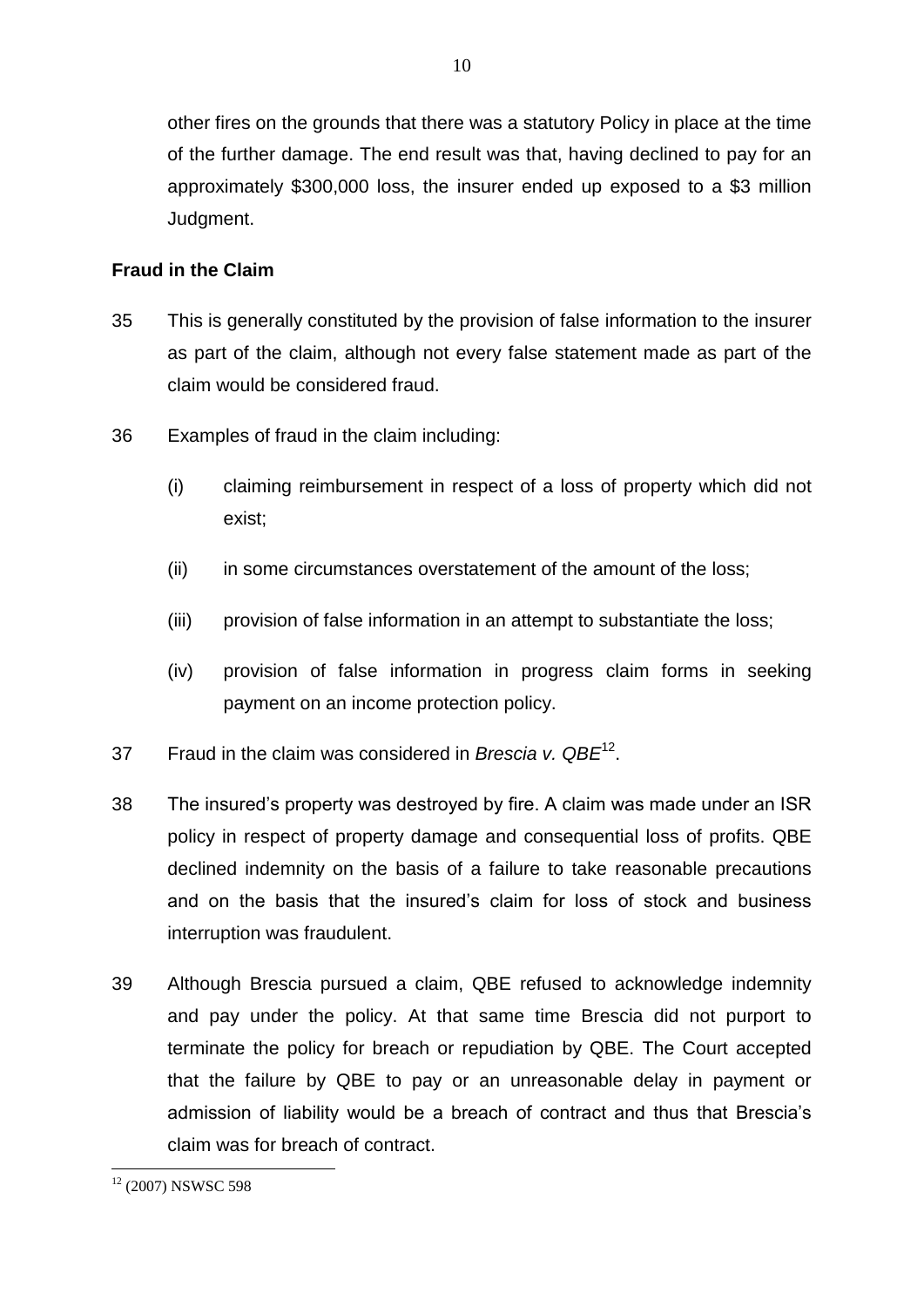- 40 QBE did not suggest that the fire was deliberately lit or that the event was fraudulent. Rather, it merely relied on a breach of condition 14.2 in relation to the failure to take reasonable precautions to prevent damage and s.56(1) ICA in respect of the quantification of the stock losses and business interruption claim.
- 41 Brescia pursued a claim for stock loss in the sum of \$3,900,000. Again, there was no issue that the fire destroyed the stock. QBE maintained that Brescia grossly overstated the value of the stock such that its claim should be considered as fraudulent. If it was a fraudulent claim QBE may refuse to pay the claim it said pursuant to s.56.
- 42 The Court held that the approach should be:
	- (i) Brescia must establish the value of the stock as part of its damages claim;
	- (ii) if the value is less than Brescia's claim for its loss then:
		- (a) an issue arises as to whether the entirety or the stock loss component of the claim which Brescia makes is a claim made under a contract of insurance within the meaning of s.56;
		- (b) whether the claim is fraudulent; and
		- (c) whether the difference is only minimal and insignificant such as to give rise to s.56(2).
- 43 QBE's defence relied upon a detailed and complex analysis of the accounts and inconsistencies in financial documents. It is not necessary for the purposes of this paper to review the findings except to say that the Court accepted the claim for stock loss in its entirety. Further, it held that even if the stock value had not been established there would be no finding of fraud because the evidence did not establish any fraudulent intent on the part of the principals. Whilst this meant it was not strictly necessary to consider the meaning of s.56, Hammerschlag J commented on the meaning of s.56 in the following terms: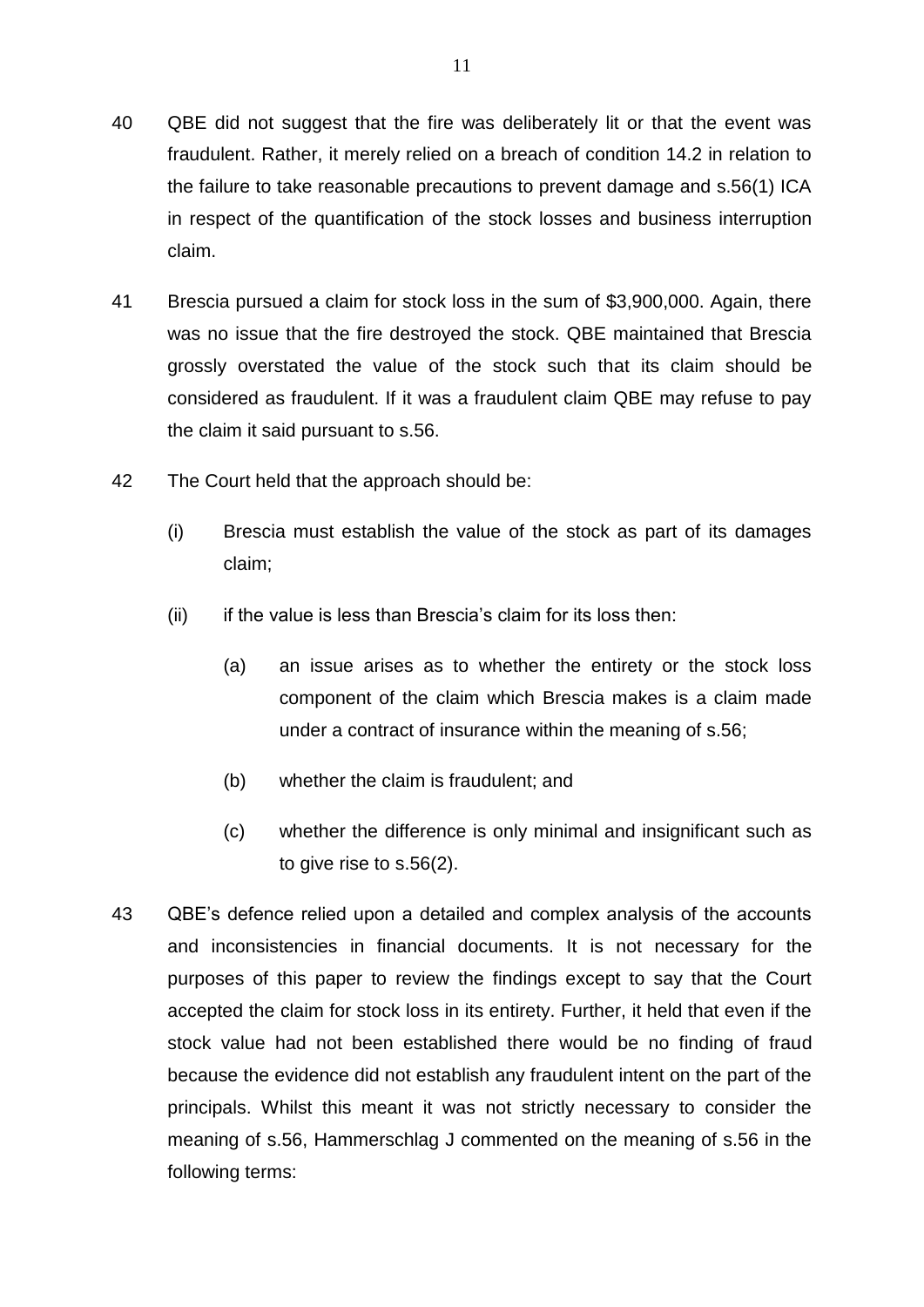"It is, however, noteworthy that these proceedings started out life as a claim for a declaration that Brescias were entitled to indemnity. The claim for stock loss is a claim for damages made in proceeding in this Court which was manifestly always going to be the subject of close scrutiny. In my view a claim contemplated by section 56(1) is a claim made extra curially by an insured on an insurer with dishonest intent to induce a false belief in the insurer for the purpose of obtaining payment or some other benefit under the policy. Section 56(2) talks of proceedings in relation to such a claim which, in my view, indicates a distinction between a claim and proceedings in relation to it. The prosecution of the cause of action in these proceedings for damages after refusal by the defendants of indemnity is not, in my view, a claim under an insurance contract for the purpose of section 56(1) of the Act. It follows, in my view, that even if I had found that the stock loss claim was inflated to the knowledge of the Brescia, the defendants would not have had the benefit of section 56(1)."

- 44 The refusal to pay the claim was a breach of the contract. QBE's fraud defence was unsuccessful. The insured sought damages for consequential loss. QBE relied on the principle<sup>13</sup> that if an insured elects to accept an insurer's wrongful repudiation damages may be awarded in accordance with *Hadley v. Baxendale* but if an insured does not accept the repudiation the contract remains on foot leaving the insured only entitled to cover in accordance with the terms of the policy.
- 45 Hammerschlag J did not accept that the failure by an insured to terminate the contract based on a repudiation of the insurer precluded payment of any damages over and above the amount payable under the policy. Referring to *CIC Insurance v. Bankstown Football Club* and *Motor Accident Mutual Insurance v. Kelly*<sup>14</sup>, His Honour held that the breach by an insurer to meet its obligations to indemnify should be no different to a breach by any other citizens of a contract. Damages are payable and the insured should be put in

<sup>13</sup> set out in *Russell Young Abalone Pty Limited v. Traders Prudent Insurance Company Limited* (1993) 7 ANZIC 61-182

<sup>14</sup> (1998) 10 ANZIC 61-420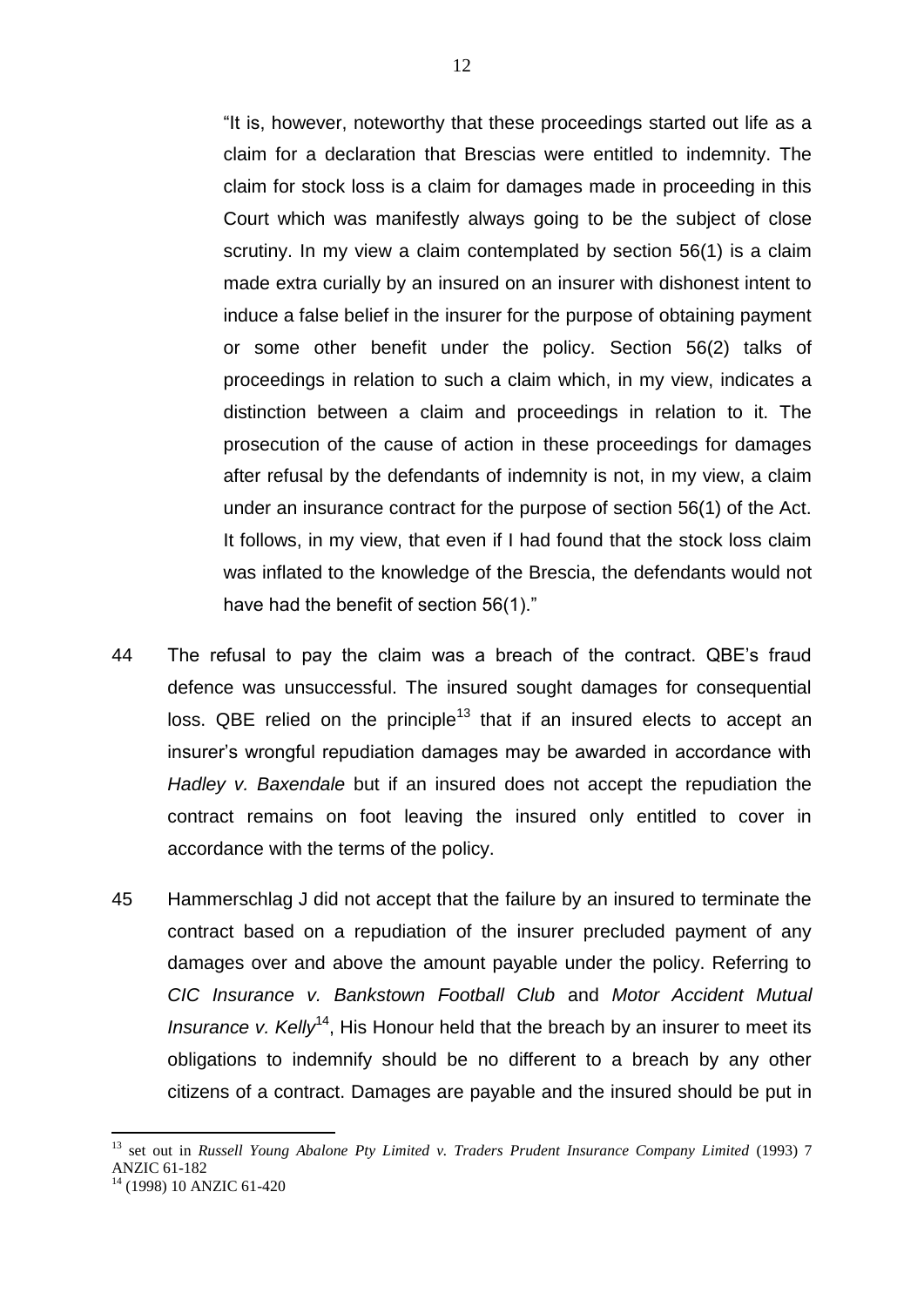the position that he would have been if the contract had been performed. If the contract remains on foot damages may still be assessed in accordance with the rule in *Hadley v. Baxendale* but on the basis that the contract remains on foot. If the contract is terminated damages are assessed on the basis that the bargain has been lost.

- 46 This led to a finding that Brescia was entitled to the loss of trading profits suffered by the delay in reopening the building (due to the refusal of QBE to pay the claim).
- 47 *Brescia v. QBE* dealt with a claim under an ISR policy where the subject matter of the insurance was destroyed. Further, as the Court held that s.56 did not apply to that part of the claim for damages for overvaluation of stock, the Court did not consider s.56(2).
- 48 In *Entwells Pty Limited v. National & General Insurance Co Limited*<sup>15</sup>, Ipp J of the Western Australian Supreme Court found that a stock claim was inflated. Yet he found that the fraudulent part of the claim was relatively small and considered that non-payment of the entire amount of the claim would be harsh and unfair. His Honour applied s.56(2) and indicated that he took into account the need to deter fraudulent conduct as required by the Act. It is not clear how His Honour took this factor into account.
- 49 The remedy available to an insurer in respect of a fraudulent claim is thus to refuse to pay the claim. The insurer may not avoid the policy and as such the policy remains on foot. In some circumstances the refusal to pay a claim on the grounds of fraud may be a repudiation such as to entitle an insured to elect whether to keep the policy on foot or terminate for breach. In *Brescia v. QBE* Hammerschlag J held that the right to damages for consequential loss was not dependent upon whether the insured elected to terminate the contract. Rather, the wrongful refusal to pay a claim should be treated as an ordinary breach giving rise to damages. If an insured suffered damages over and above the amount payable under the policy and if it is necessary to compensate the insured by way of payment of those damages to restore the

 $15$  (1991) 6 WAR 68